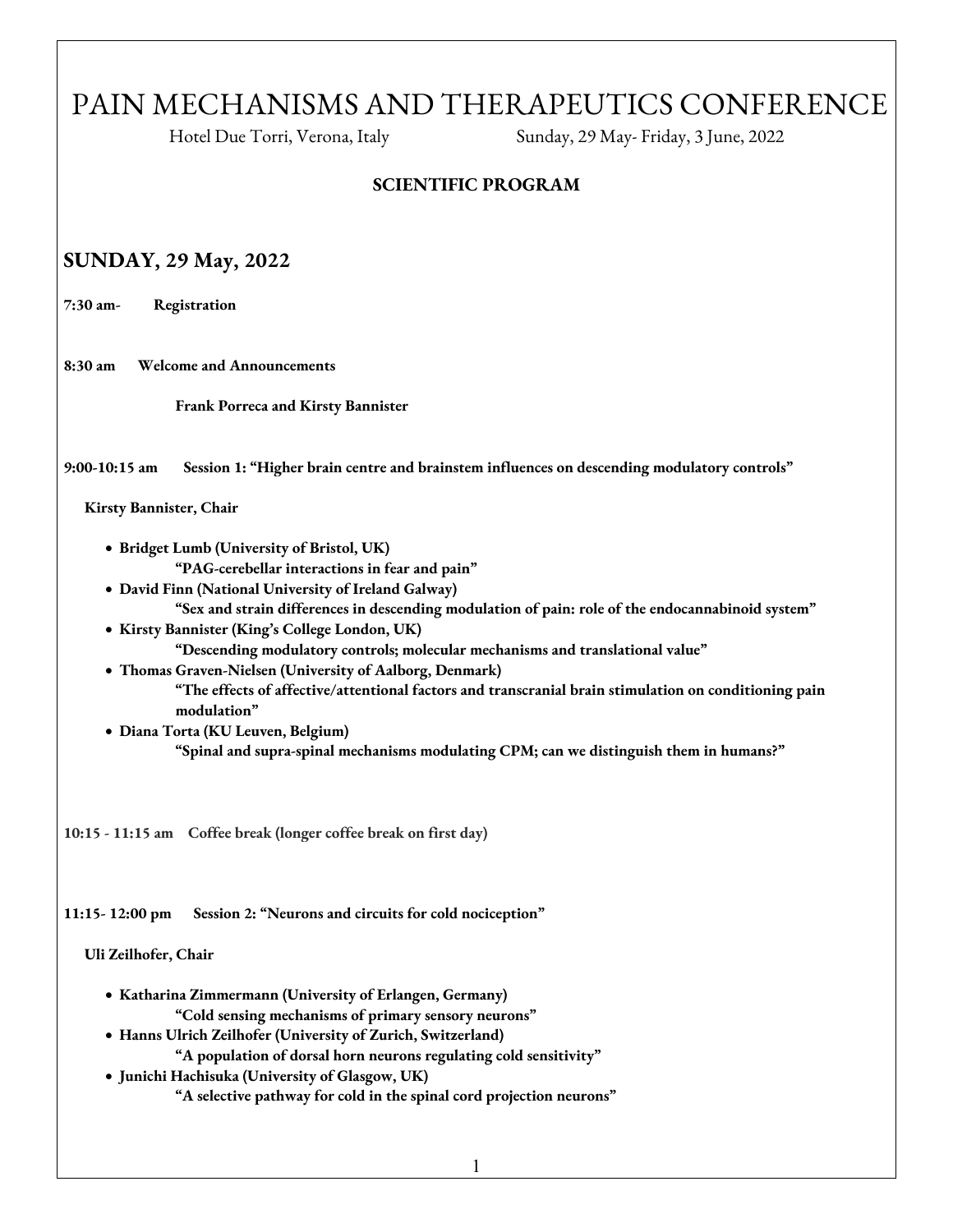| 12:00 - 12:30 pm Data Blitz 1 |                                                                                                   |
|-------------------------------|---------------------------------------------------------------------------------------------------|
| ٠                             | Yu Shin Kim (University of Texas San Antonio, USA)                                                |
|                               | "Imaging in vivo trigeminal ganglion with TMJ inflammation"                                       |
| $\bullet$                     | Michelle Roche (National University of Ireland Galway, Ireland)                                   |
|                               | "Pain in Autism: is the opioid system to blame?"                                                  |
|                               | Xavier Gasull (Universitat de Barcelona, Spain)                                                   |
|                               | "Modulation of non-histaminergic itch by K2P potassium channels"                                  |
| $12:30 - 2:30$ pm             | Free for Lunch (long lunch on first day)                                                          |
| $2:30 - 3:30$ pm              | Session 3: "Cortical circuits Part 1"                                                             |
| Rohini Kuner, Chair           |                                                                                                   |
|                               | Rohini Kuner (University of Heidelberg, Germany)                                                  |
|                               | "Prefrontal mechanisms of interactions between pain and fear"                                     |
|                               | Phillipe Séguéla (McGill University, Canada)                                                      |
|                               | "A role for prefrontal dopamine in neuropathic pain"                                              |
|                               | Thomas Nevian (University of Bern, Switzerland)                                                   |
|                               | "Principles of nociceptive coding in the anterior cingulate cortex"                               |
|                               | Jing Wang (New York University, USA)                                                              |
|                               | "Building a brain-machine interface for the study and treatment of pain"                          |
| $3:30 - 4:15$ pm              | Coffee break                                                                                      |
| 4:15 - 5:30 pm                | Session 4: "Cortical circuits Part 2"                                                             |
| Rohini Kuner, Chair           |                                                                                                   |
|                               | Ipek Yalcin (The European Neuroscience Institute at Strasbourg, France)                           |
|                               | "Basolateral amygdala-prefrontal cortex circuit controls emotional aspects of chronic pain"       |
|                               | Carl Saab (Cleveland Clinic, OH, USA)                                                             |
|                               | "Large-scale neural recording in SI in the context of sub-second nociceptive self-report in mice" |
|                               | Giandomenico Iannetti (University College London, UK)<br>"Pain-related gamma band oscillations"   |
|                               | Markus Ploner (Technical University of Munich, Germany)                                           |
|                               | "Measuring and modulating brain rhythms of pain"                                                  |
|                               | A. Vania Apkarian (Northwestern University, Chicago, USA)                                         |
|                               | "Role of the hippocampus in the transition and maintenance of chronic pain"                       |
|                               |                                                                                                   |
|                               |                                                                                                   |

**6:00 -6:45 pm Aperitivo (cocktail party)**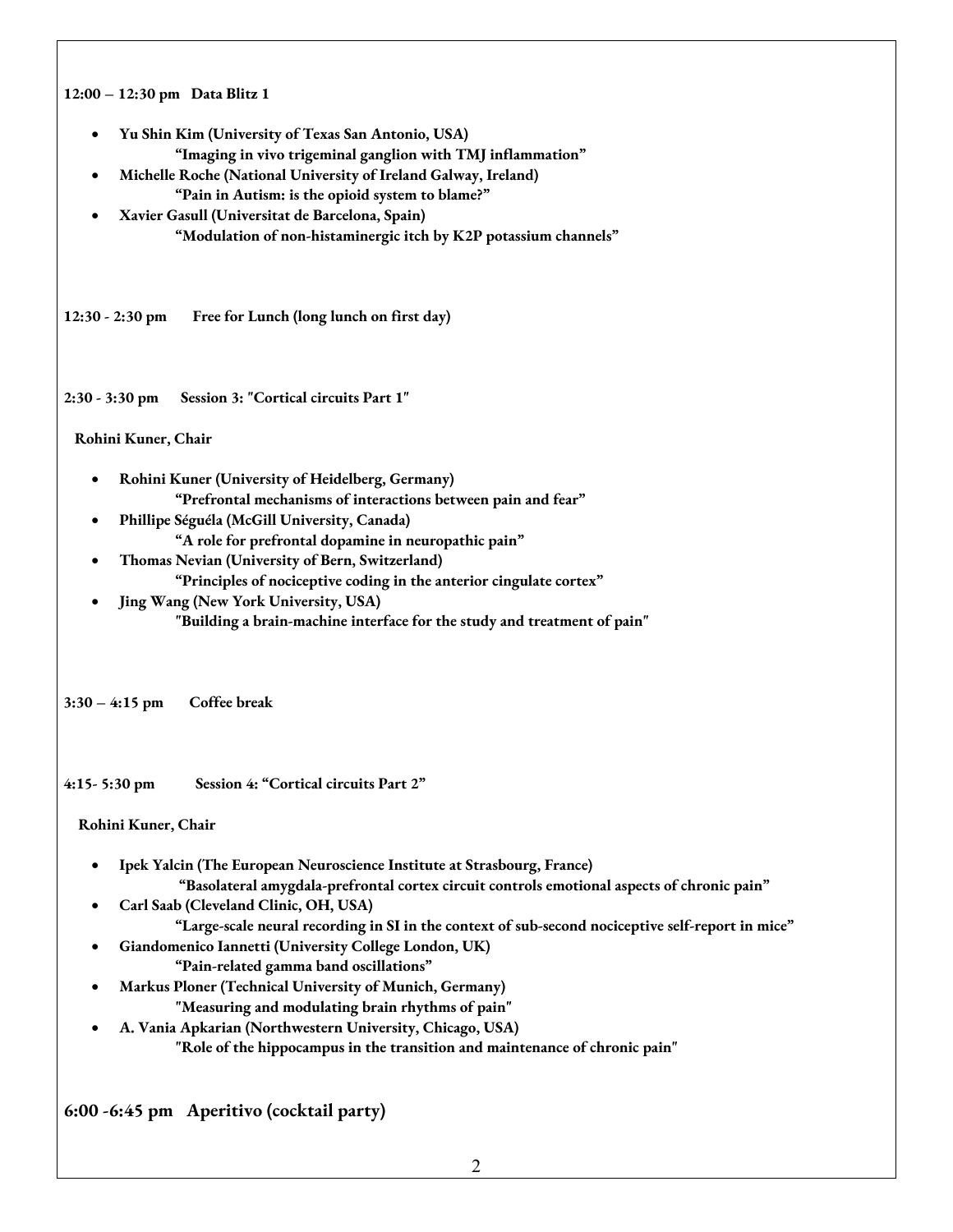## **MONDAY, 30 May, 2022**

**8:30- 9:45 am Session 5: "Peptidergic modulation of pain circuits"**

 **Marc Landry, Chair**

- **Thibault Dhellemmes (University of Bordeaux, Bordeaux, France) "Novel roles for the relaxin family peptides in the modulation of inflammatory pain"**
- **Pascal Darbon (Institut des Neurosciences cellulaires et intégratives, Strasbourg, France) "Oxytocin-induced modulation of pain and emotions"**
- **Kieran Boyle (University of Glasgow, Glasgow, UK) "The role of NPY-expressing inhibitory interneurons in spinal pain and itch mechanisms"**
- **Brad Taylor (University of Pittsburgh, Pittsburgh, USA) "Chronic pain control by endogenous NPY and spinal Y1R-expressing neurons"**
- **Greg Weir (University of Glasgow, Scotland, UK)** 
	- **"Dissecting the contributions of distinct primary afferent populations to neuropathic pain"**

#### **9:45- 10:30 am Data Blitz 2**

- **Leire Almandoz Gil (UMC Utrecht, Netherlands) "A Synerkine of IL4 and IL13 for treatment of chemotherapy-induced peripheral neuropathy"**
- **Cédric Lenoir (Université catholique de Louvain, Belgium) "EEG markers of the development of postoperative pain"**
- **Cristina Gil Ávila (Technical University of Munich, Germany) "From data to knowledge: an open, fully-automated EEG pipeline for pain biomarker discovery**
- **Margot Maurer (King's College London, UK) " Functional consequences of passive transfer of fibromyalgia from patients to mice"**

#### **10:30 - 11:15 am Coffee break**

**11:15 - 12:15 am Session 6: "New insights into placebo analgesia"**

 **Herta Flor, Chair**

- **Christian Büchel (Institute fur Systemische Neurowissenshaften, Hamburg, Germany) "Spino-cortical mechanisms of expectation-induced pain modulation"**
- **Ulrike Bingel (Universitätsklinikum Essen, Germany) "The impact of expectation on analgesic treatment outcome"**
- **Tor Wager (Dartmouth College, USA) "Brain mediators of social and psychological context effects on pain"**
- **Herta Flor (CIMH, University of Heidelberg, Germany) "Predicting chronic pain from associative learning"**

#### **12:15-12:30 pm**

• **Andre Ghetti (AnaBios, San Diego, USA) Dr. Ghetti will highlight AnaBios' unique expertise in ex vivo studies of human pharmacology in normal and pathological states. He will also discuss how AnaBios' unique human tissue platform can be used in the context of drug discovery targeting pain and itch.**

**12:30 - 2:00 pm Free for Lunch**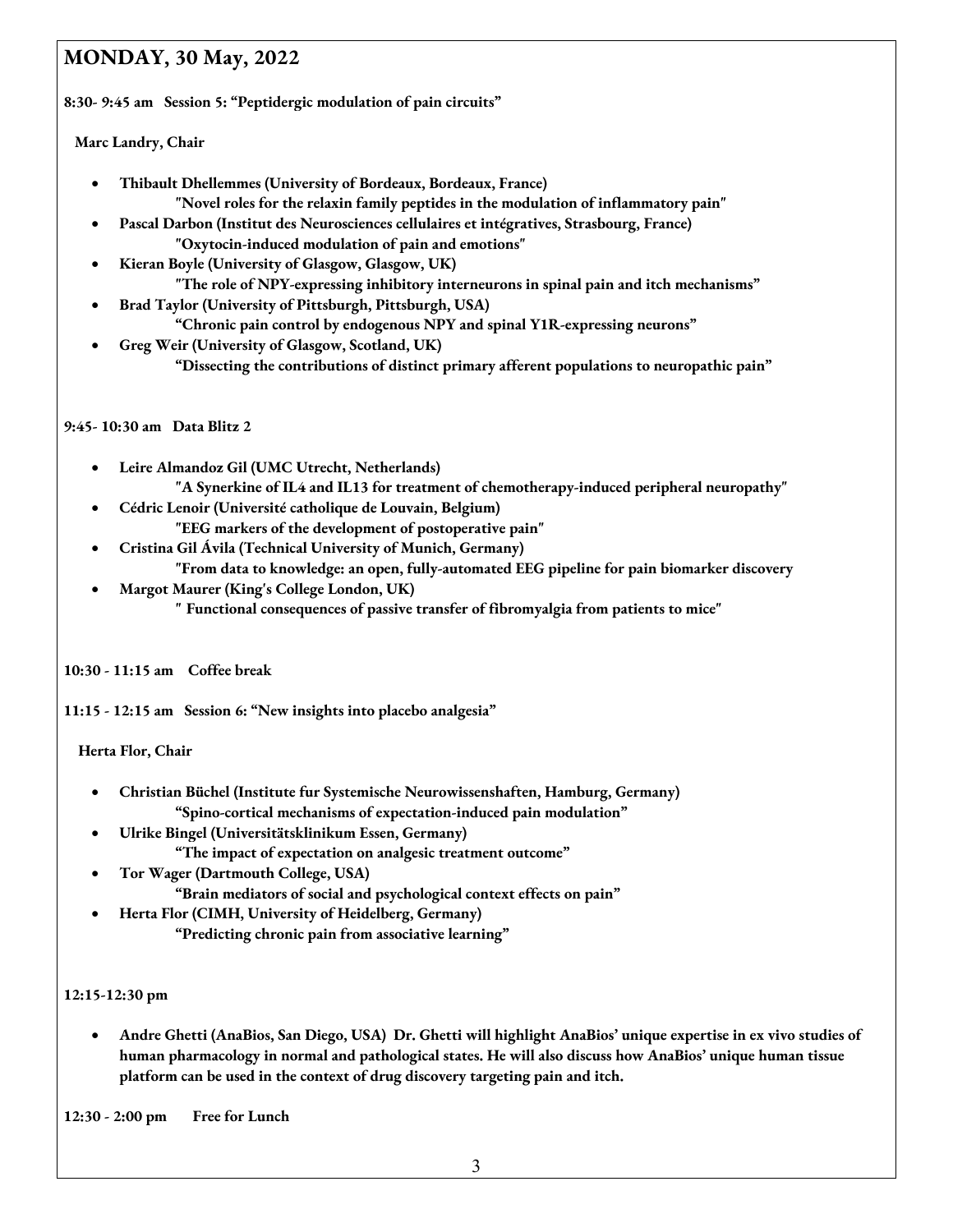**2:00 - 3:00 pm Session 7: "Cellular and molecular changes in the superficial dorsal horn underlying development and resolution of pathological pain"**

 **Robert Bonin, Chair**

- **Arkady Khoutorsky (McGill University, Montreal, Canada) "Microglia-mediated removal of perineuronal nets on lamina I projection neurons in the development of neuropathic pain"**
- **Noosha Yousefpour (McGill University, Canada) "A complement-microglia pathway drives spinal synapse loss in neuropathic pain"**
- **Reza Sharif (McGill University, Montreal, Canada) "Spinal cord circuits underlying mechanical pain"**
- **Robert Bonin (University of Toronto, Canada) "Activity-dependent reversal of hyperalgesia by non-ionotropic NMDA signaling"**

**3:00- 3:15 pm Data Blitz 3**

- **Shannon Tansley (McGill University, Montreal, Canada) "Single-cell RNA sequencing defines a heterogenous population of microglia in the spinal cord after peripheral nerve injury"**
- **Peter Zygmunt (Lund University, Sweden) "TRP channel redox regulation"**

**3:15- 4:00 pm Coffee break**

**4:00- 4:30 pm Session 8: "TRP channels and pain"**

**Stuart Bevan, Chair**

- **Romina Nassini (University of Florence, Italy) "The role of Schwannn cell TRPA1 in sustaining cancer-evoked neuroinflammation and pain"**
- **Stuart Bevan (King's College London, UK) "TRPA1-mediated analgesia: a role for opioid receptors"**

**4:30- 5:30 pm Session 9: "Sex differences in pain mechanisms"**

 **Edita Navratilova, Chair**

- **Mike Salter (University of Toronto, Canada) "Defining the epigenetic landscape of sex differences in pain"**
- **Edita Navratilova (University of Arizona, USA)** 
	- **"Prolactin promotes female selective hyperalgesia"**
- **Jeff Mogil (McGill University, Canada) "Pain, sex, and death"**
- **Mike Hildebrand (Carleton University, Ottawa, Canada)**

**"Sex-specific dysregulation of dorsal horn NMDA receptors in rodent and human models of pathological pain"**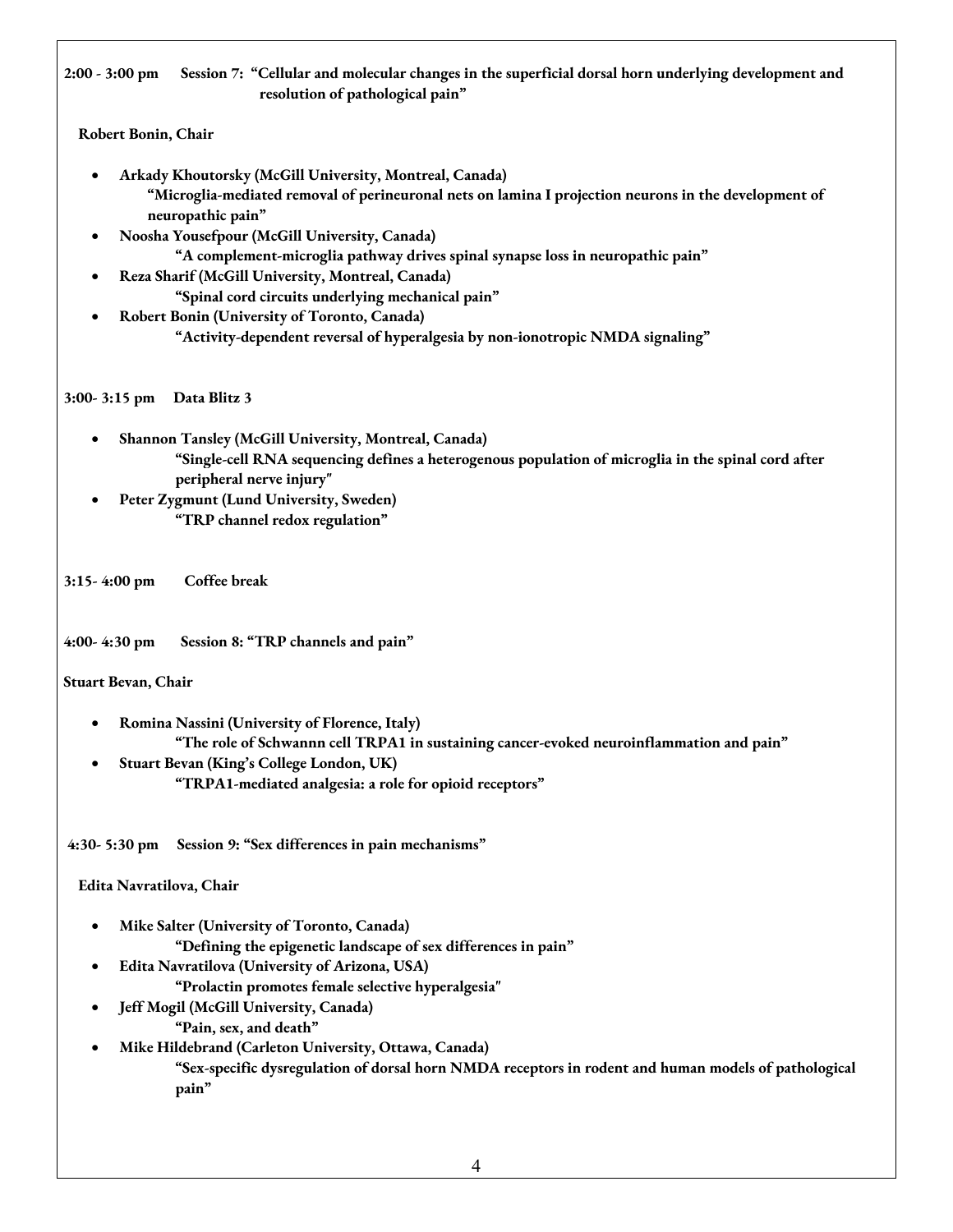### **TUESDAY, 31 May, 2022**

**8:30- 10:30 am Session 10: "Neuroimmune interactions"**

**Shafaq Sikandar, Chair**

• **Alexander Davies (University of Oxford, UK)**

**"Stressed sensory neurons as targets for killer immune cell interactions"**

• **Thiago Cunha (University of São Paulo, Brazil)** 

**"Meningeal immune cells: novel players in neuropathic pain development"**

• **Andrew Shepherd (University of Texas MD Anderson, Houston, USA)** 

**"Angiotensin signaling and neuroimmune interactions in chronic pain states"**

- **Iain Chessell (AstraZeneca, UK)** 
	- **"Progress in the clinic with a novel bi-specific therapy"**
- **Sebastien Talbot (University of Montreal, Canada)**

**"Pain neurons control cancer immunosurveillance"**

- **Alexander Binshtok (The Hebrew University of Jerusalem, Israel)** 
	- **"Efferent signaling along the afferent terminals"**
- **Shafaq Sikandar (William Harvey Institute, London, UK) "An immunological basis for chronic widespread pain in mice and men"**

**10:30 - 11:15 am Coffee break**

**11:15- 12:30 am Session 11: "Visceral pain mechanisms"**

#### **Nick Spencer, Chair**

- **Nathalie Vergnolle (University of Toulouse, France) "Search for protease Inhibitors to treat visceral pain; news from the microbiota"**
- **Stuart Brierley (Flinders University, Australia) "New mechanisms contributing to chronic visceral hypersensitivity"**
- **Jennifer DeBerry (University of Alabama at Birmingham, USA) "Peripheral regulation of bladder sensation and function"**
- **Nick Spencer (Flinders University, Australia)** 
	- **"What happens to visceral sensation and pain in mice with DRGs surgically removed?"**
- **Christophe Altier (University of Calgary, Canada) "Gut-innervating TRPV1+ nociceptors control central mechanisms of chronic visceral pain"**

**12:30 - 2:00 pm Free for Lunch**

**2:00 - 2:45 pm Session 12: "Sodium channels and neuropathic pain"**

#### **Håkan Olausson, Chair**

- **Håkan Olausson (Linkoping University, Sweden) "Nav1.7 is required for human affective touch"**
- **Steve Middleton (Oxford University, UK) "Nav1.7 is required for C-LTMR function in mice"**
- **Jimena Perez-Sanchez (Oxford University, UK) "A humanised silencing tool for the inhibition of pain"**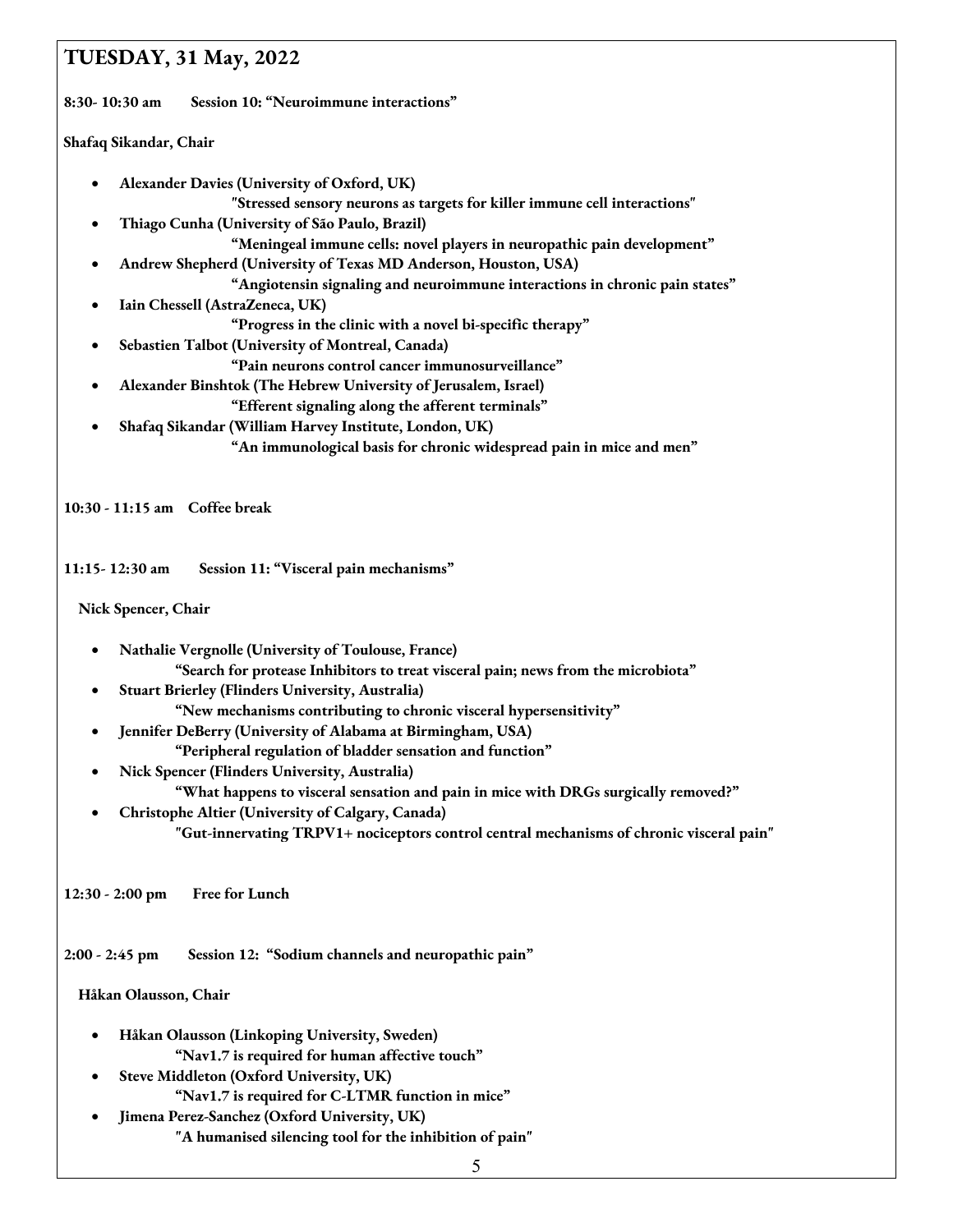#### **2:45 - 3:30 pm Data Blitz 4**

- **Nikita Ruparel (University of Texas San Antonio, USA) "Mechanisms of stem cell-mediated analgesia"**
- **Ichrak Drissi (Cambridge University, UK) "Potassium channel Kv6.4 impacts human labor pain by altering nociceptor activity that innervates the uterus"**
- **Eric Bellefroid (University of Brussels (ULB), Belgium) "Role of of the epigenetic regulator Prdm12 in nociceptors"**
- **Shivani Ruparel (University of Texas San Antonio, USA) "Curbing oral cancer pain"**
- **Annabelle Réaux-Le Goazigo (INSERM / CNRS / Sorbonne Université, Paris, France) "Neuroinflammation and central sensitization in chronic corneal pain"**
- **Hanneke Willemen (University Medical Center Utrecht, The Netherlands) "Mitochondria control the transition from acute to chronic pain"**

**3:30-4:15 pm Coffee break**

#### **4:15 – 5:30 pm Data Blitz 5**

- **Juana Gallar (Universidad Miguel Hernández de Elche, Spain) "Sensory processing of TRPM8-dependent activity contributes to both reflex and spontaneous blink"**
- **Valeria Mussetto (Medical University of Vienna, Austria)** 
	- **"A potential role for the parabrachial nucleus in opioid withdrawal; in vitro electrophysiological characterization of drug-induced synaptic plasticity"**
- **Arthur Courtin (Université catholique de Louvain, Belgium) "Frequency tagging of scalp EEG responses elicited by innocuous cold, noxious heat and vibrotactile stimulations"**
- **Dominika Šulcová (Université catholique de Louvain, Belgium) "Changes in CNS excitability during capsaicin-induced pain: a TMS-EEG study"**
- **Eder Gambeta (University of Calgary, Canada)** 
	- **"Dysregulation of Cav3.2 channel in trigeminal pain"**
- **Alex Serafini (Mount Sinai School of Medicine, New York, USA)**
- **"SARS-CoV-2 impact on neuropathic pain pathways"**
- **Artur Kania (IRCM/McGill University, Canada)**

**"A function of Phox2a spinal projection neurons in the supraspinal transmission of chronic nociception"**

• **Francesca Guida (Università degli Studi della Campania, Naples, Italy)** 

**"Altered gut microbiota and endocannabinoid system tone in vitamin D deficiency-mediated chronic pain"**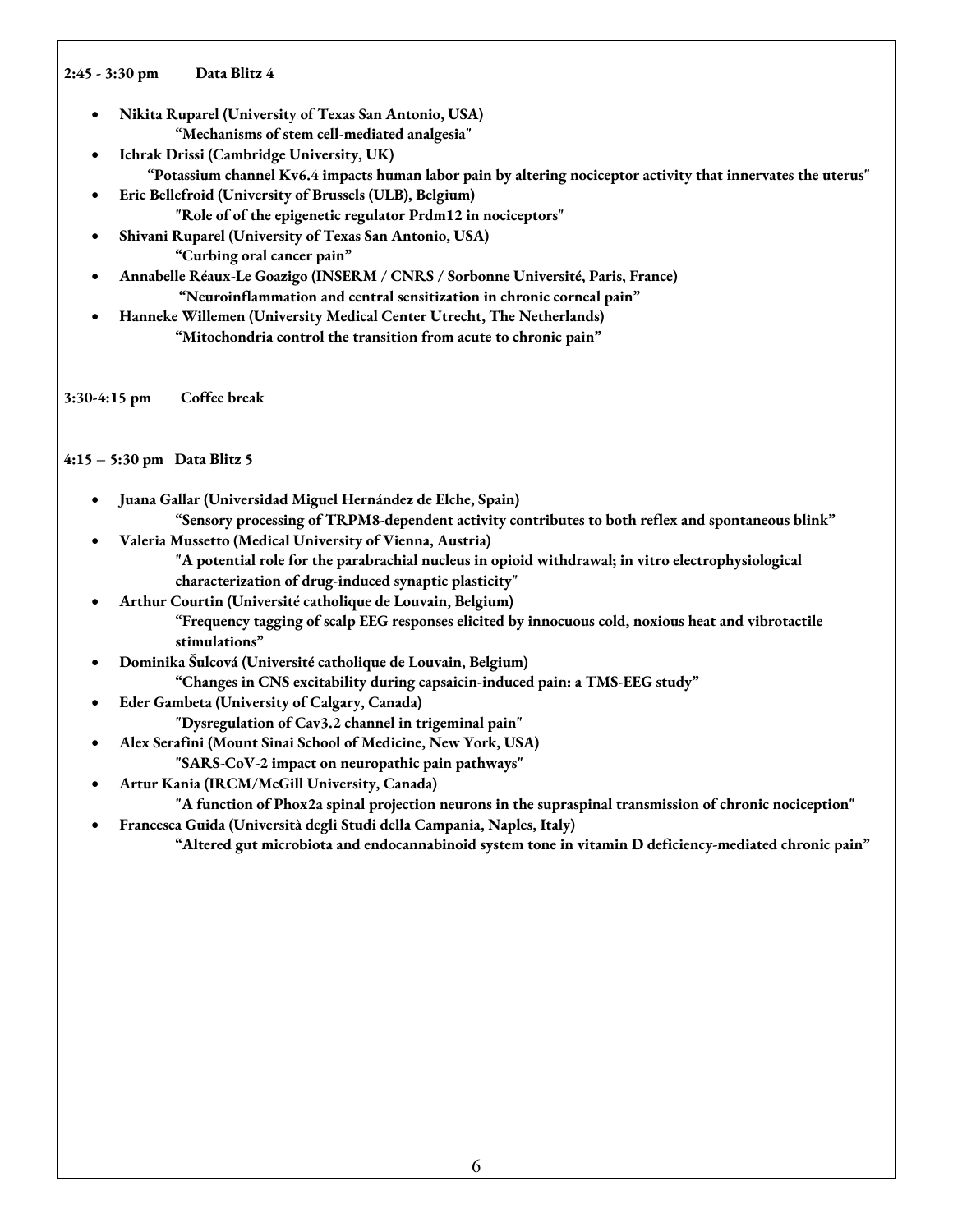### **WEDNESDAY, 1 June, 2022**

**8:30-10:00 am Session 13: "Amygdala and pain"**

 **Volker Neugebauer, Chair**

- **Volker Neugebauer (Texas Tech University Health Sciences Center, USA) "Amygdala CRF neurons and pain modulation"**
- **Michael Burman (University of New England, USA)**

**"Amygdala CRF cells mediate a neonatal trauma-induced pain vulnerability in a sex-specific manner"**

- **Yarimar Carrasquillo (NIH, USA)** 
	- **"Cell-type-specific circuits for pain modulation in the amygdala"**
- **Patrick Sheets (Indiana University School of Medicine, USA)**

**"Dissecting cell-type and region-specific alterations to central amygdala circuits in mouse models of pain"**

- **Fusao Kato (Jikei University School of Medicine, Tokyo, Japan)** 
	- **"Robust synaptic transmission from pain-activated neurons in the parabrachial nucleus to those in the central amygdala"**
- **Rob Gereau (Washington University, St. Louis, USA) "Central amygdala neurons mediating sensory and affective aspects of pain"**

**10:00- 10:30 am Data Blitz 6**

- **Katy Braden (Saint Louis University School of Medicine, USA) "Novel role for GPR183-oxysterol signaling in chronic pain"**
- **Emanuel van den Broeke (Université catholique de Louvain, Belgium) "The recording of pinprick-evoked EEG gamma-band activity in the context of secondary hyperalgesia; a feasibility study"**
- **Candler Paige (Doloromics Inc, Menlo Park, CA, USA) "Unique insights from single nucleus sequencing of the human spinal cord**

**10:30 - 11:15 am Coffee break**

**11:15-12:15 pm Session 14: "Imaging pain processing; different paths forward"**

 **Allan Basbaum, Chair**

- **Feng Wang (University Laval, Quebec, Canada) "Mapping afferent coding strategies"**
- **Joyce Teixeira da Silva (University of Maryland Dental School, Baltimore, USA) "Using functional MRI to assess pain processing at the whole-brain level"**
- **Jose Moron-Concepcion (Washington University, St. Louis, USA) "Role for VTA DA neuron activity in pain-induced anhedonia-like behavior"**
- **Allan Basbaum (University of California San Francisco, USA) "Long term neuronal and non-neuronal imaging in the spinal cord of the awake behaving mouse"**

**12:15 - 2:00 pm Free for Lunch**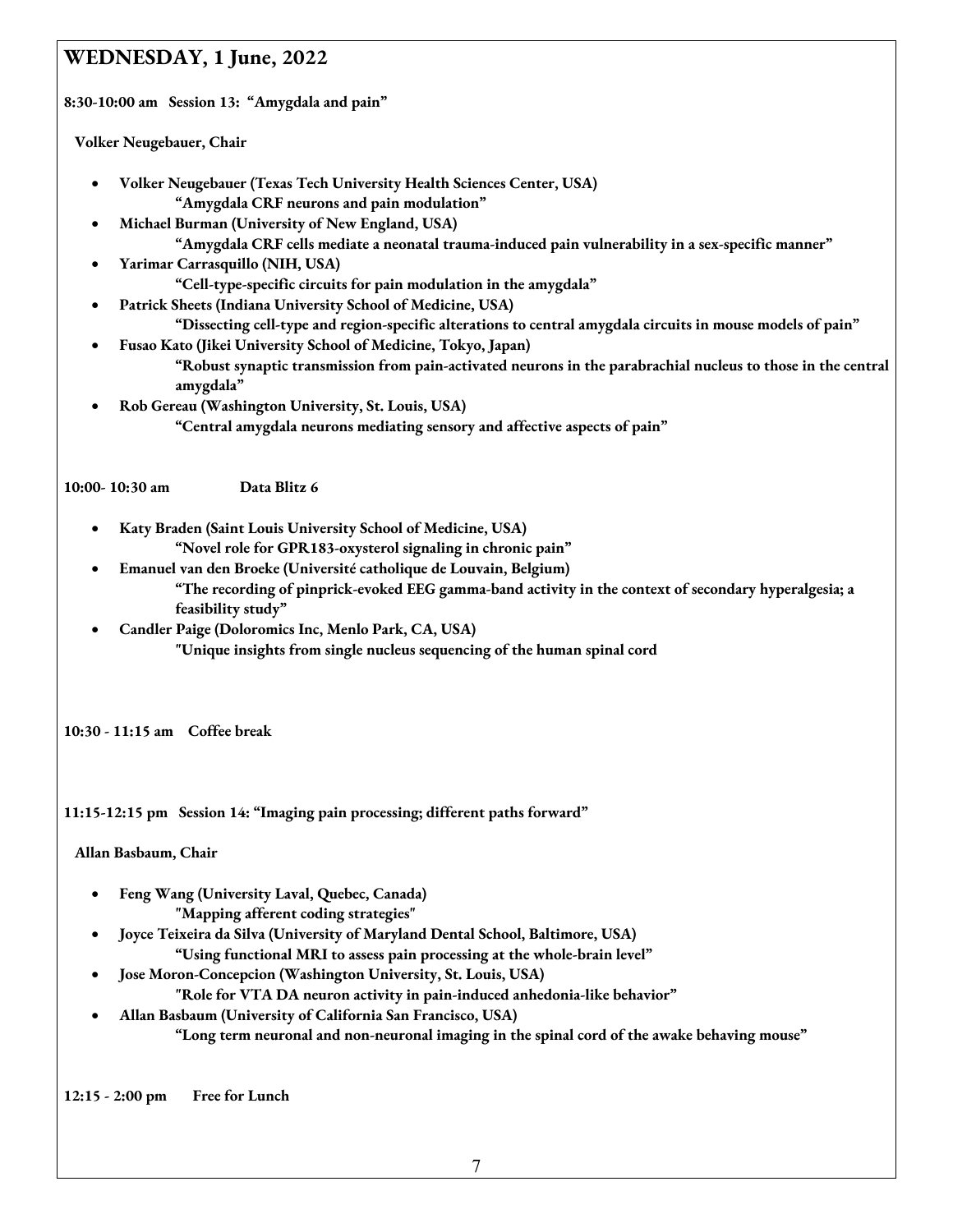**2:00 – 2:45 pm Session 15: "Nociception"**

#### **Patrik Ernfors, Chair**

- **Bertrand Coste (CNRS/AMU, Marseille, France) "Patch-seq profiling of mechanosensitive somatosensory neurons"**
- **Patrik Ernfors (Karolinska Institutet, Sweden) "Nociception one cell type at a time"**
- **Daniela Menichella (Northwestern University, Chicago, USA) "Single-cell RNA sequencing of peripheral somatosensory neurons aids the discovery of targets for painful diabetic neuropathy"**

**2:45- 3:15 pm Session 16: "GPCRs and pain"** 

#### **Andrea Hohmann, Chair**

- **Andrea Hohmann (University of Indiana, USA) "CB2 cannabinoid mechanisms for suppressing anti-retroviral-induced neuropathic nociception"**
	- **Daniela Salvemini (Saint Louis University, USA) "De-orphanization of GPR160 reveals novel signaling in spinal cord in neuropathic pain"**

**3:15-4:00 pm Coffee break**

**4:00 – 5:45 pm Session 16 continued: "GPCRs and pain"**

#### **Andrea Hohmann, Chair**

- **Vanna Zachariou (Mount Sinai School of Medicine, New York, USA) "RGS4 maintains chronic pain symptoms in rodent models"**
- **Frank Rice (Integrated Tissue Dynamics LLC, Rensselaer, NY)**

**"Upstream neurovascular pathologies with downstream implication for chronic pain: A comparision of human fibromyalgia and type 2 Diabetic neuropathy"**

- **Cyril Rivat (Université de Montpellier, France) "Morphine tolerance and hyperalgesia depend on a functional interaction between the µ opioid receptor and FLT3 in the sensory neurons of the DRG"**
- **Wendy Imlach (Monash University, Australia) "Adenosine A1 modulators for pain"**
- **Sabatino Maione (Università degli studi della Campania "Luigi Vanvitelli," Napoli, Italy)**

**"The endovanilloid/cannabinoid entorhinal cortex-dentate gyrus path in chronic pain memory impairment"**

- **Hisakatsu Ito (University of Toyama, Japan)** 
	- **"Kappa opioid receptors and pain"**
- **Rocco Latorre (NYU, USA)**

**"Endosomal platforms for signaling pain"**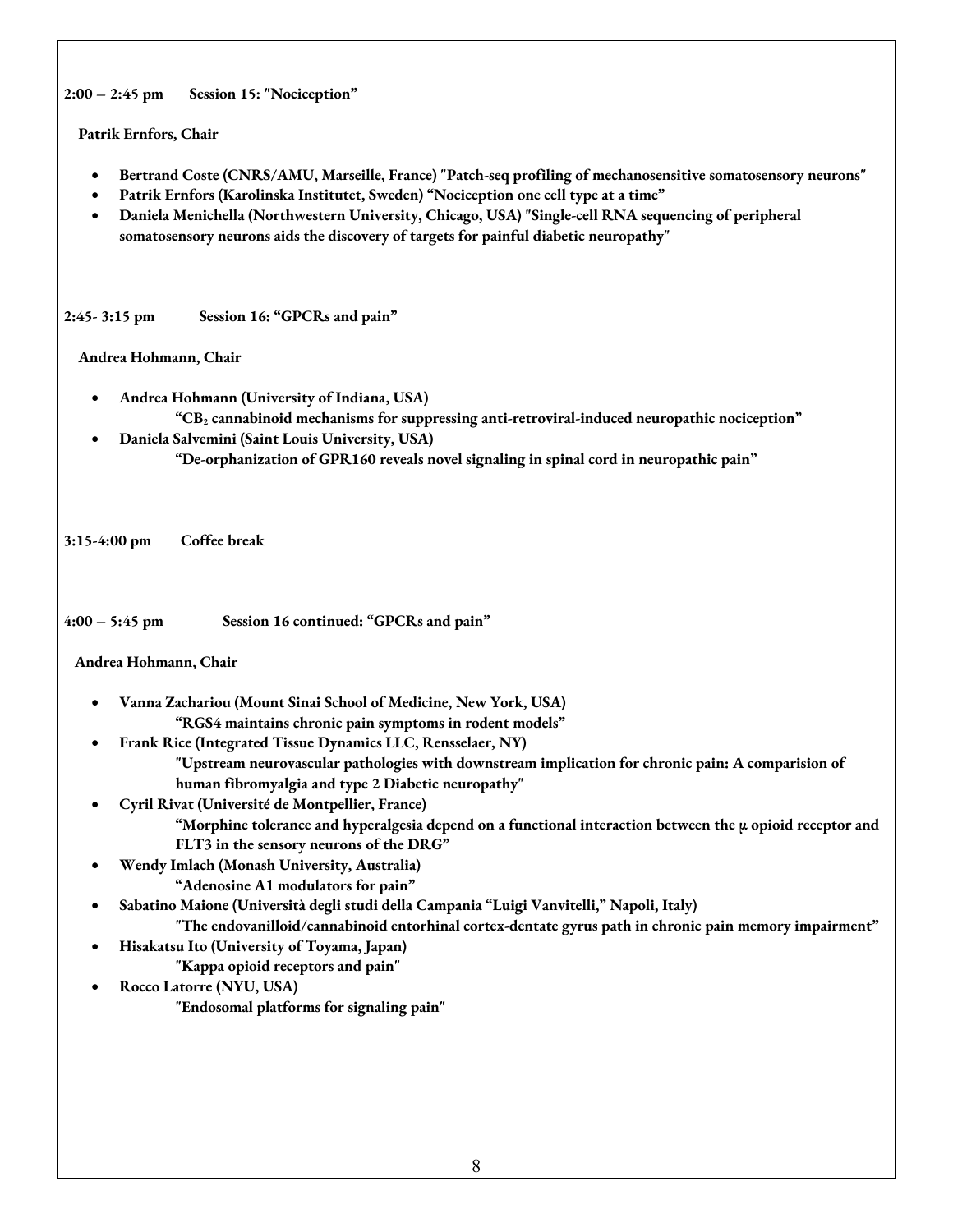### **THURSDAY, 2 June, 2022**

**8:30-10:00 am Session 17: "Peripheral pain: neuroimmune interactions and inflammatory mediators"**

 **Franziska Denk, Chair**

- **Emerson Krock (Karolinska Institute, Sweden) "A potential role for satellite glia cells in fibromyalgia-like, antibody-driven pain"**
- **Ewan St John Smith (Cambridge University, UK) "Joint pain: what drives it and can we control it?"**
- **Franziska Denk (King's College London, UK) "Persistent inflammation in models of neuropathic pain"**
- **Armen Akopian (University of Texas San Antonio, USA)** 
	- **"The good, the bad, and the ugly of inflammation; is it in control of pain chronicity?"**
- **David Andersson (King's College London, UK)**
	- **"Transfer of sensory abnormalities from fibromyalgia patients to mice"**
- **Marco Loggia (Harvard Medical School, Boston, USA) "TSPO as an imaging marker for both central and peripheral inflammation in human chronic pain"**

**10:00- 10:30 am Data Blitz 7**

- **Hendrik Wildner (University of Zürich, Switzerland) "Expression of immunoglobulin genes in mouse spinal cord neurons"**
- **Saad Nagi (Linköping University, Sweden)** 
	- **"Piezo2-dependent ultrafast pain signaling in humans"**
- **Simon Beggs (University College London, UK) "Microglial refinement of spinal cord sensory circuitry regulates normal maturation of dynamic touch"**

**10:30 - 11:15 am Coffee break**

**11:15 - 12:15 pm Session 18: "Calcium channels"**

 **Gerald Zamponi, Chair**

- **Emmanuel Bourinet (CNRS, Montpellier, France) "Cav3.2 T-type calcium channels in spinal pain circuits"**
- **Slobodan M. Todorovic (University of Colorado, USA)** 
	- **"Cav3.2 channels as new targets for perioperative pain therapies"**

• **Gerald Zamponi (University of Calgary, Canada)**

- **"T-type calcium channel dysregulation during chronic pain"**
- **Rajesh Khanna (NYU, New York, USA) "Unlocking CaV2.2's pain potential"**

**12:30 - 2:00 pm Free for Lunch**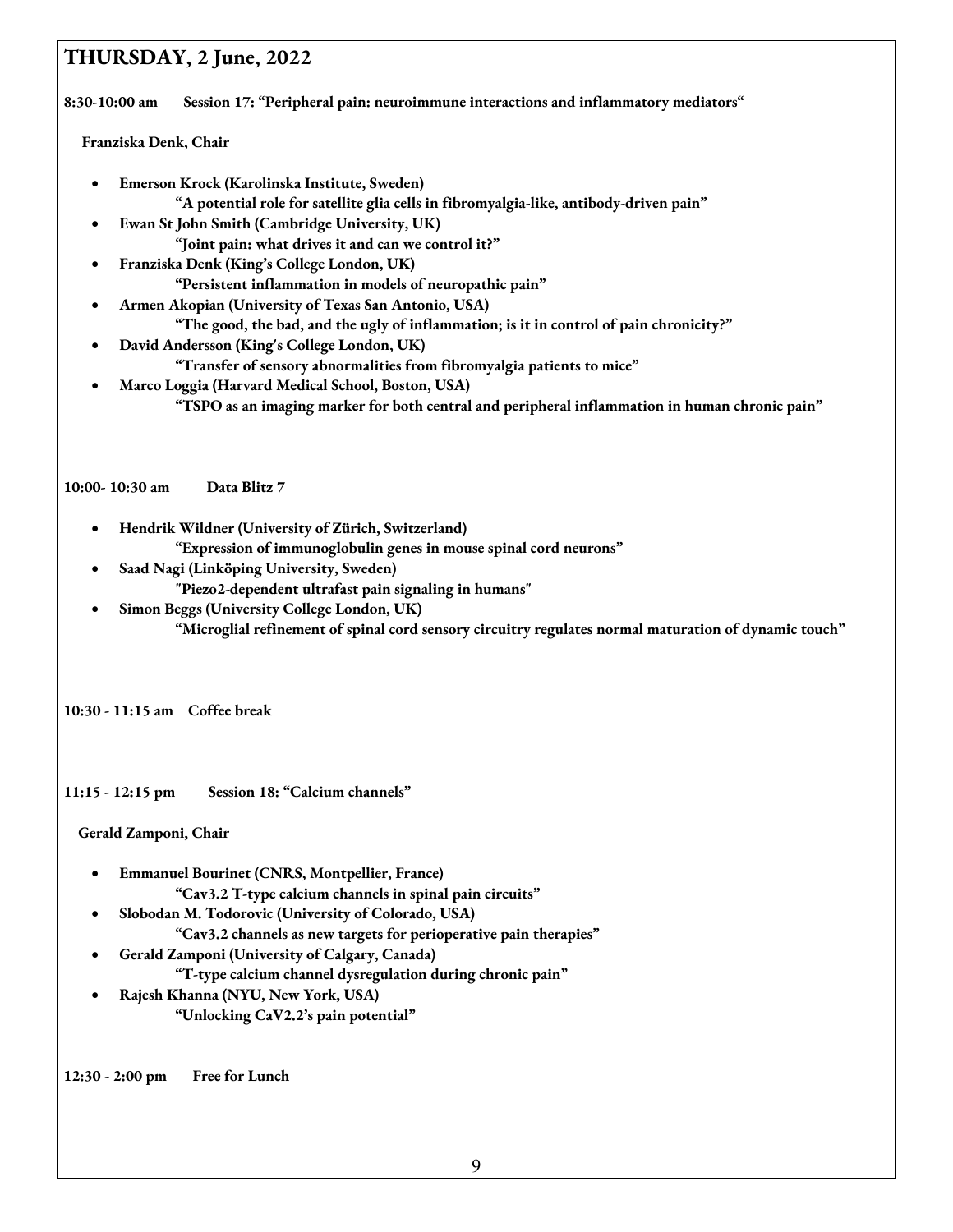**2:00 - 3:15 pm Session 19: "Circuits driving different strings of behaviors"**

#### **Asaf Keller, Chair**

- **Greg Scherrer (University of North Carolina, USA) "Neural circuits for pain unpleasantness and its cognitive appraisal and modulation"**
- **Nathan Cramer (University of Maryland, Baltimore, USA) "The parabrachial complex and the perception of aversion and pain"**
- **Zheng Gan (University of Heidelberg, Germany) "Delineating motor cortex circuits modulating sensory and aversive qualities of pain"**
- **Sung Han (Salk Institute, La Jolla, USA) "Divergent brainstem opioidergic pathways that mediate pain-breathing interaction"**
- **Daniel Castro (University of Washington, USA) "Biased signaling modifies the rewarding properties of mu-opioid receptors"**

**3:15 - 4:00 pm Coffee break**

#### **4:00 - 5:00 pm Session 20: "Mechanisms of bone pain"**

#### **Niels Eijkelkamp, Chair**

- **Anne-Marie Heegaard (University of Copenhagen, Denmark) "Translational research in cancer-induced bone pain"**
- **Camilla Svensson (Karolinska Institutet, Sweden) "Beyond inflammation; role of osteoclasts in persistent pain in rheumatoid arthritis?"**
- **Niels Eijkelkamp (University Medical Center Utrecht, The Netherlands) "Neuron-macrophage crosstalk in control of persistent osteoarthritis pain"**
- **Mateusz Kucharczyk (King's College London, UK) "Mechanosensation in bone cancer pain"**

**5:00- 5:45 pm Session 21: "Pain in childhood and adolescence: mechanisms and long-term impacts"**

**Bob Coghill, Chair**

- **Sandrine Géranton (University College London, UK) "Does epigenetic memory of stress predispose to chronic pain?"**
- **Marina López-Solà (University of Barcelona, Spain) "Pain in adolescence; insights from the brain"**
- **Bob Coghill (Cincinnati Children's, USA) "Functional connectivity of the amygdala during pediatric chronic pain"**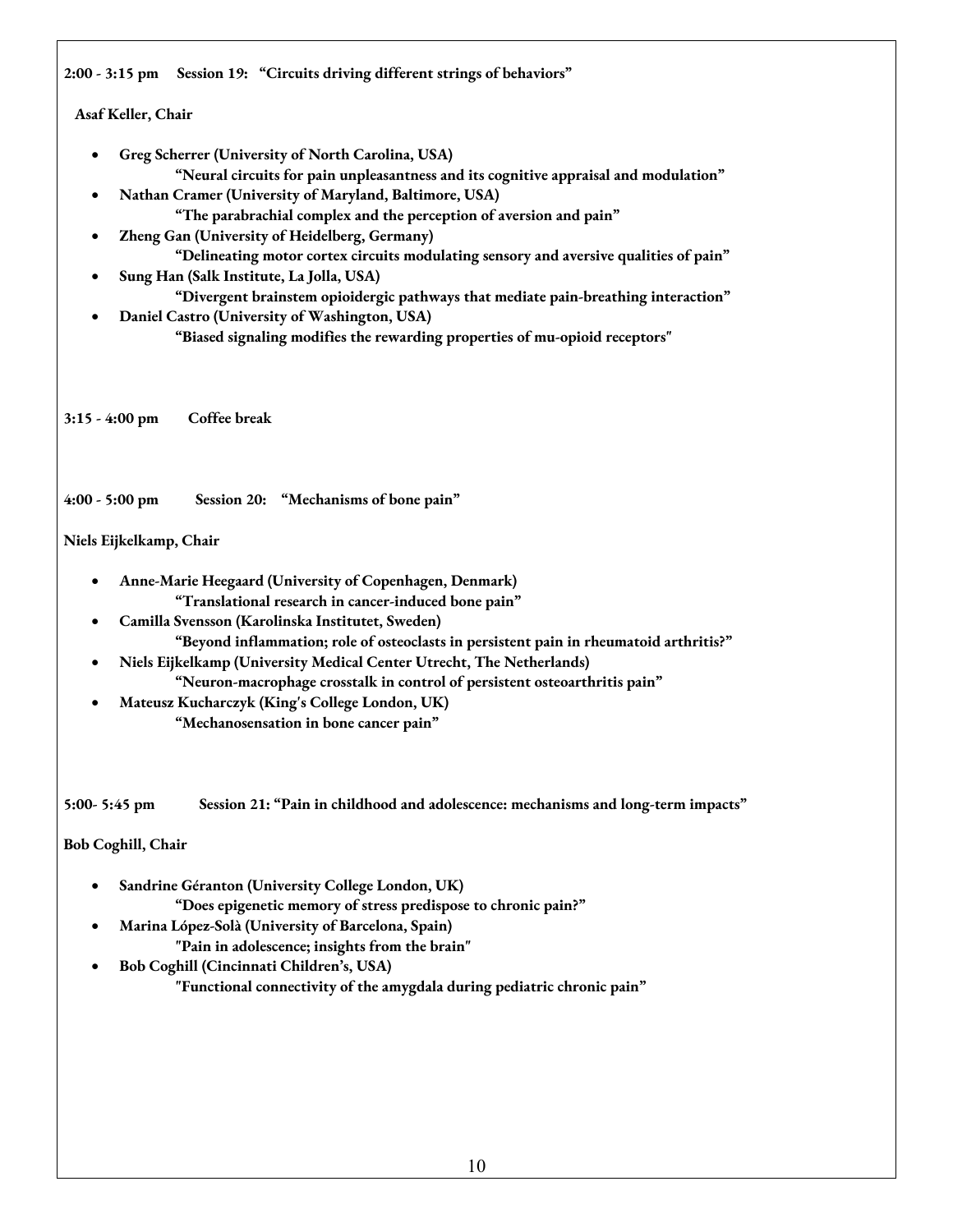### **FRIDAY, 3 June, 2020**

**8:30- 10:15 am Session 22: "Insights to pain mechanisms in studies using human and rodent tissues"**

**Ted Price, Chair**

- **Ted Price (University of Texas, Dallas, USA) "Unique pain targets and mechanisms emerging from single cell and spatial sequencing of the human DRG"**
- **Tim Hucho (University of Cologne, Germany) "Depolarization does not equal depolarization; specificity in depolarization-induced PKA sensitization of nociceptive neurons"**
- **Becky Seal (University of Pittsburgh, USA)** 
	- **"Organization of the dorsal horn based on a cross species analysis"**
- **Manuela Schmidt (University of Vienna, Austria) "From mouse to humans; translational insights into post-incision pain by deep proteome profiling"**
- **Angelika Lampert (University Hospital RWTH Aachen, Germany) "Human iPSC-derived nociceptors for the study of Nav channel-related pain syndromes"**
- **Michaela Kress (Medizinische Universität Innsbruck, Austria) "Regulatory long and short non-coding RNAs in the pain pathway"**
- **Luda Diatchenko (McGill University, Canada)**

**"Genome-wide human and mouse transcriptomics for mapping of pain states"**

**10:30 - 11:15 am Coffee break**

**11:15 - 12:00 pm Data Blitz 8**

- **Peyton Presto (Texas Tech University Health Sciences Center, USA) "Hmgb1 modulation in the amygdala in neuropathic pain"**
- **Mariacristina Mazzitelli (Texas Tech University Health Sciences Center, USA) "Group II metabotropic glutamate receptors modulate synaptic transmission in CRF-CeA neurons in arthritic pain"**
- **Giulia Liberati (Université catholique de Louvain, Belgium) "Using intracerebral EEG to frequency-tag ongoing oscillations elicited by thermonociceptive and cool sustained stimulation"**
- **E. Javier López Soto (North Carolina State University, USA) "Cell-specific epigenetic control of calcium ion channel splicing and function"**

**12:00 - 2:00 pm Free for Lunch**